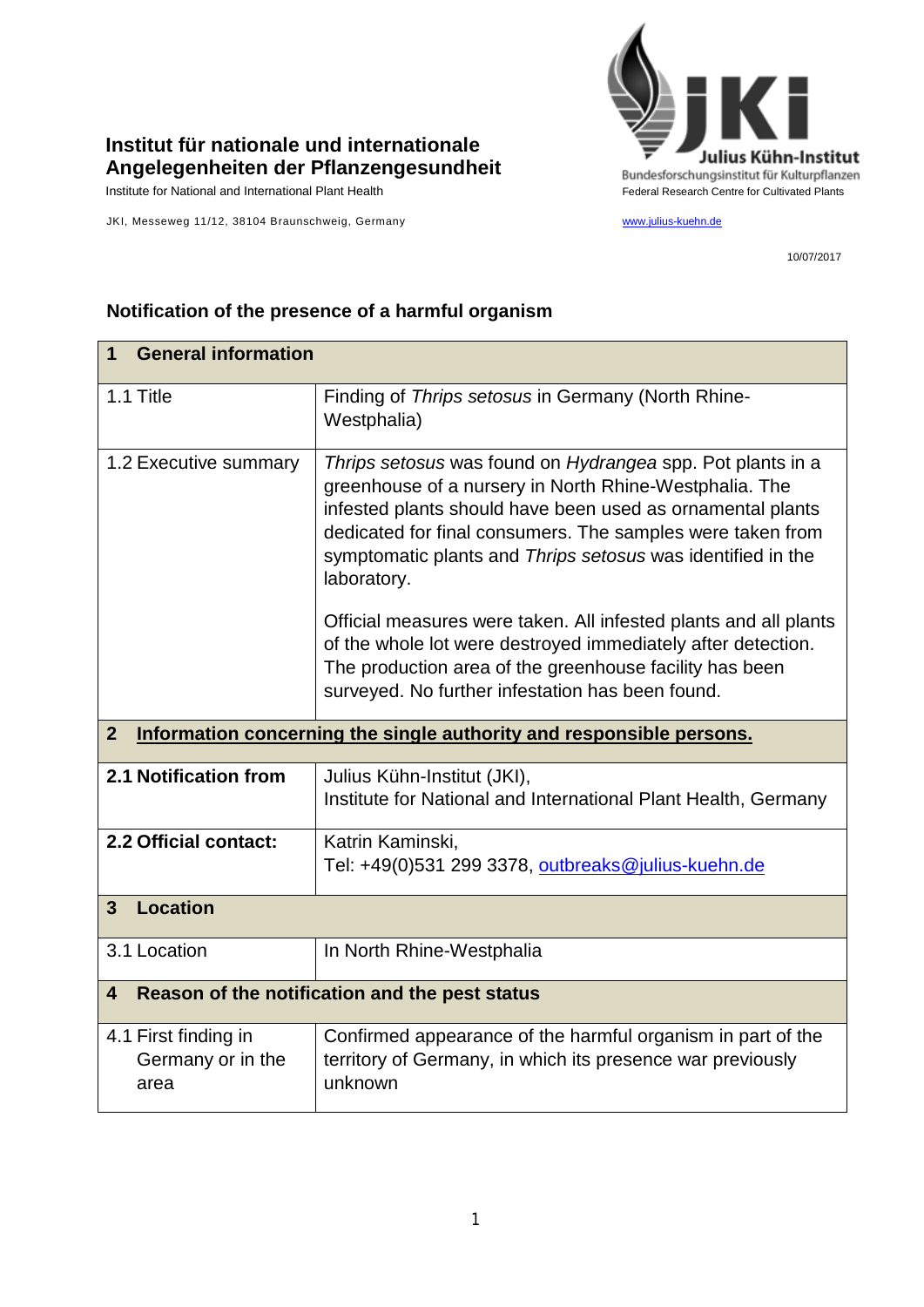| 4.2 Pest status of the area where the<br>harmful organism has been found<br>present, after the official confirmation.                 | Present, only in specific parts of the area                                                                                                   |  |  |
|---------------------------------------------------------------------------------------------------------------------------------------|-----------------------------------------------------------------------------------------------------------------------------------------------|--|--|
| 4.3 Pest status in Germany before the<br>official confirmation of the presence,<br>or suspected presence, of the harmful<br>organism. | Present, only in some parts of Germany                                                                                                        |  |  |
| 4.4 Pest status in Germany after the<br>official confirmation of the presence of<br>the harmful organism.                             | To be determined                                                                                                                              |  |  |
| Finding, sampling, testing and confirmation of the harmful organism.<br>5                                                             |                                                                                                                                               |  |  |
| 5.1 How the presence or appearance of<br>the harmful organism was found.                                                              | Pest related survey: Official survey dated<br>15/05/2017. Suspicious plants were<br>detected by visual inspection of the<br>production areas. |  |  |
| 5.2 Date of finding:                                                                                                                  | 15/05/2017                                                                                                                                    |  |  |
| 5.3 Sampling for laboratory analysis.                                                                                                 | 15/05/2017                                                                                                                                    |  |  |
| 5.4 Name and address of the Laboratory.                                                                                               | Landwirtschaftskammer NRW,<br>Pflanzenschutzdienst                                                                                            |  |  |
| 5.5 Diagnostic method.                                                                                                                | Morphological and molecular (PCR)<br>methods                                                                                                  |  |  |
| 5.6 Date of official confirmation of the<br>harmful organism's identity.                                                              | 14/06/2017                                                                                                                                    |  |  |
| Infested area, and the severity and source of the outbreak in that area.<br>6                                                         |                                                                                                                                               |  |  |
| 6.1 Size and delimitation of the infested<br>area.                                                                                    | 500 m <sup>2</sup> , 10 plants                                                                                                                |  |  |
| 6.2 Characteristics of the infested area<br>and its vicinity.                                                                         | Physically closed conditions: greenhouse                                                                                                      |  |  |
| 6.3 Host plants in the infested area and<br>its vicinity.                                                                             | Hydrangea                                                                                                                                     |  |  |
| 6.4 Infested plant(s), plant product(s) and<br>other object(s).                                                                       | Hydrangea                                                                                                                                     |  |  |
| 6.5 Severity of the outbreak.                                                                                                         | The plants showed typical Thrips feeding                                                                                                      |  |  |